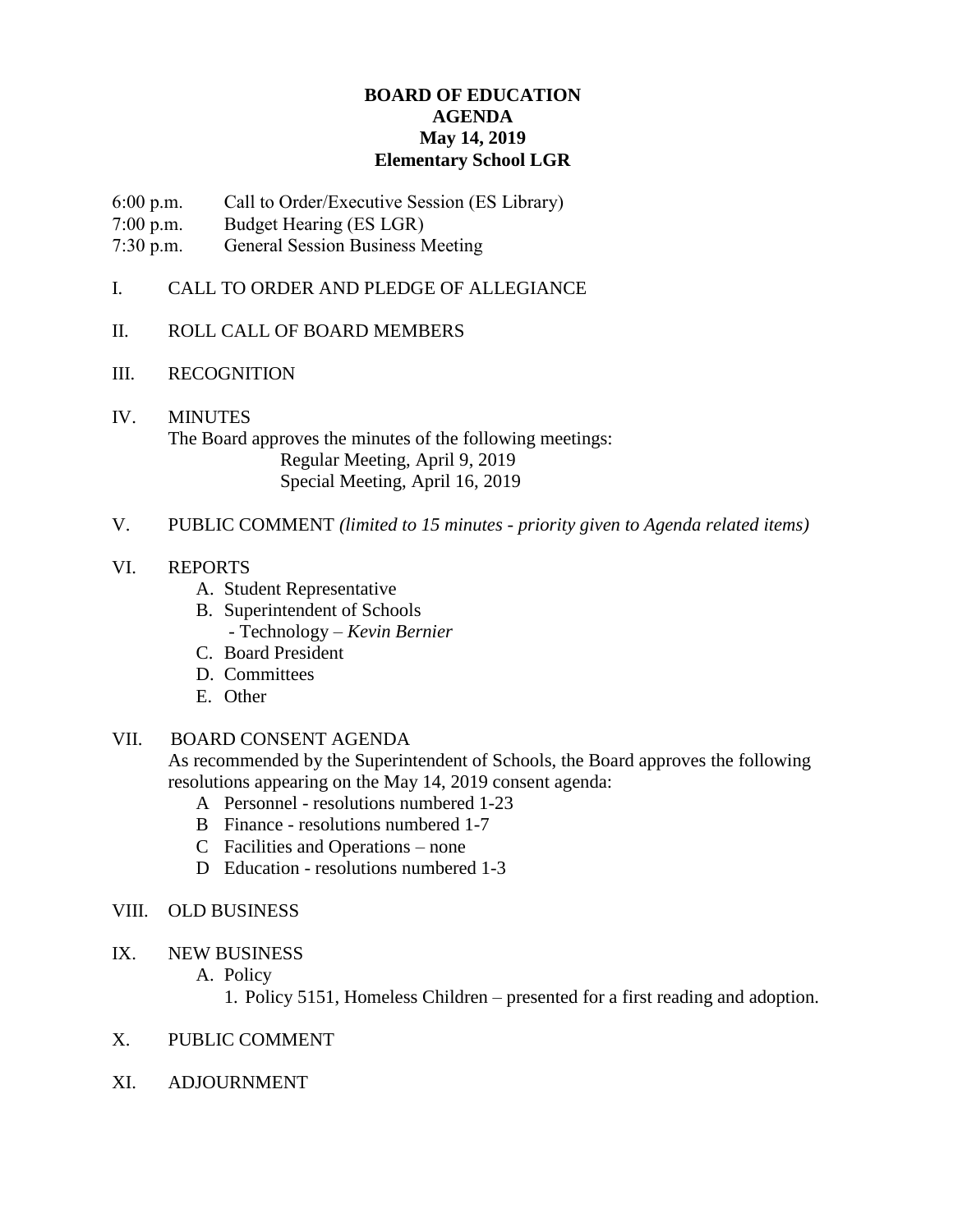#### **CONSENT AGENDA**

#### **A. Personnel**

1. Tenure – Teacher of English Language Arts

The Board grants tenure to Megan Lavin, teacher of English Language Arts, effective September 2, 2019.

2. Tenure – Teacher of Special Education

The Board grants tenure to Meagan Bellantuono, teacher of Special Education, effective September 2, 2019.

3. Tenure – Guidance Counselor

The Board grants tenure to Kathi Galvin, Guidance Counselor, effective September 2, 2019.

4. Tenure – Teaching Assistant

The Board grants tenure to Joan Meere, Teaching Assistant, effective September 23, 2019.

5. Tenure – Teacher of English for Speakers of other Languages

The Board grants tenure to Christina Marino, teacher of English for Speakers of Other Languages, effective August 31, 2019.

6. Tenure – Teacher of Music

The Board grants tenure to Christian Neubert, teacher of Music, effective September 2, 2019.

7. Tenure – Teaching Assistant

The Board grants tenure to April St. John, Teaching Assistant, effective September 9, 2019.

8. Tenure – Teaching Assistant

The Board grants tenure to June Crovello, Teaching Assistant, effective September 2, 2019.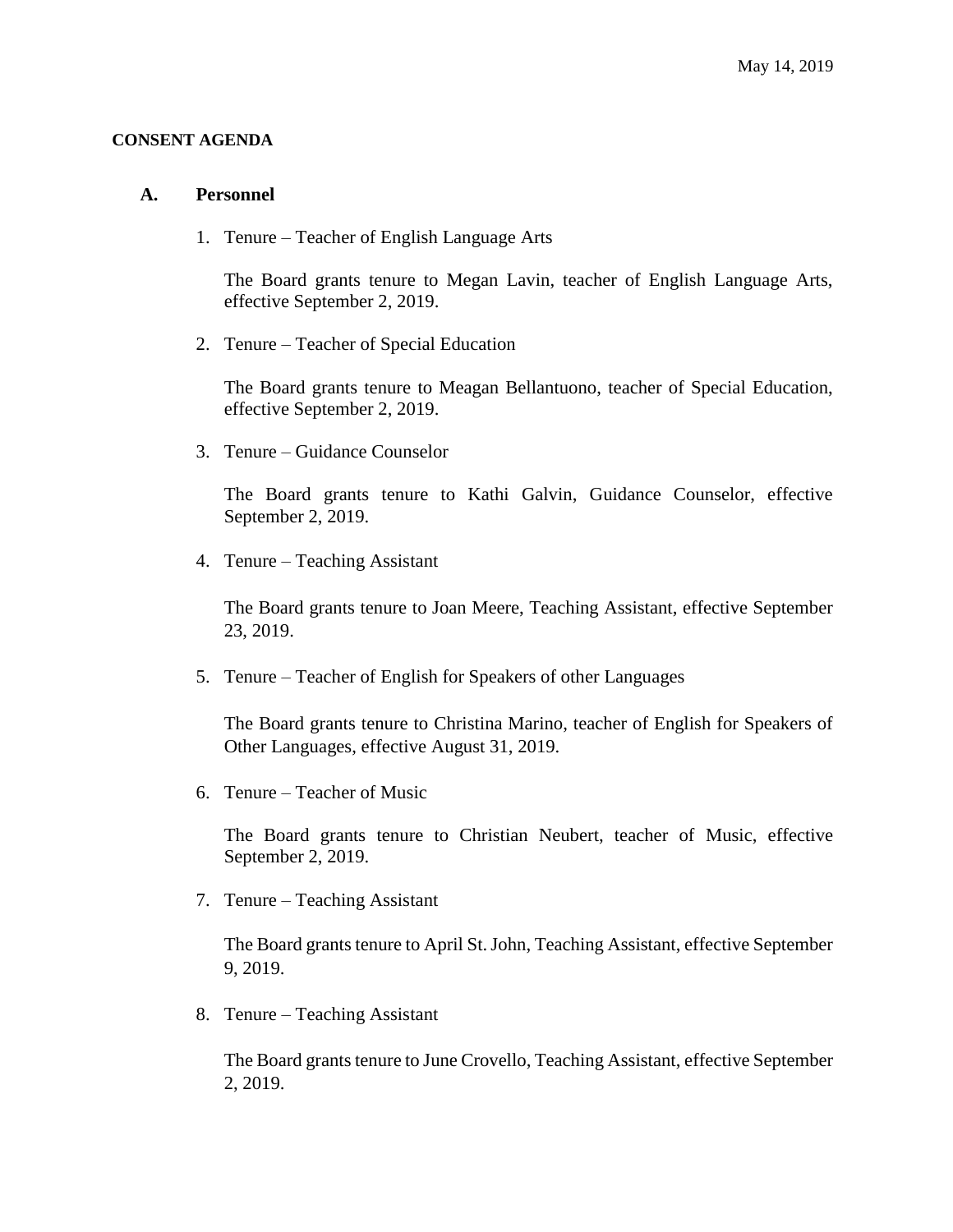9. Appointment – Substitutes

The Board approves the following substitute appointments for the 2018-2019 school year:

Teacher: Jocelyn Toner

Joan Longo

10. The Board approves the following substitute appointments for the 2019-2020 school year:

| Clerk Typist:        | Maureen Colon<br>Nancy Makarius                      |
|----------------------|------------------------------------------------------|
| Teacher Aide:        | Carolyn Bachmore                                     |
| Senior Clerk Typist: | Kathleen Archaki<br>Belinda Rowan<br>Jean $O'$ Rourk |

11. Resignation – Teaching Assistant

The Board accepts the resignation of Stephanie Lombardo, as a Teaching Assistant, effective June 30, 2019.

12. Summer 2019 CSE Committee

The Board approves the following staff, as needed, for the Summer 2019 Committee on Special Education from July 1, 2019 to August 31, 2019, in accordance with the negotiated agreement with the Port Jefferson Teachers' Association:

### **Support Staff**

Dr. Allyson Carlson (Psychologist) Kristen Wendel (Psychologist) Lauren Berry (Speech)

### **Teachers**

Christina Carlson Monica Consalvo Sandra Eybs Robert Farenga Philip Giannusa Gina Fedler Michelle Landetta Christina Marino Darlene Wells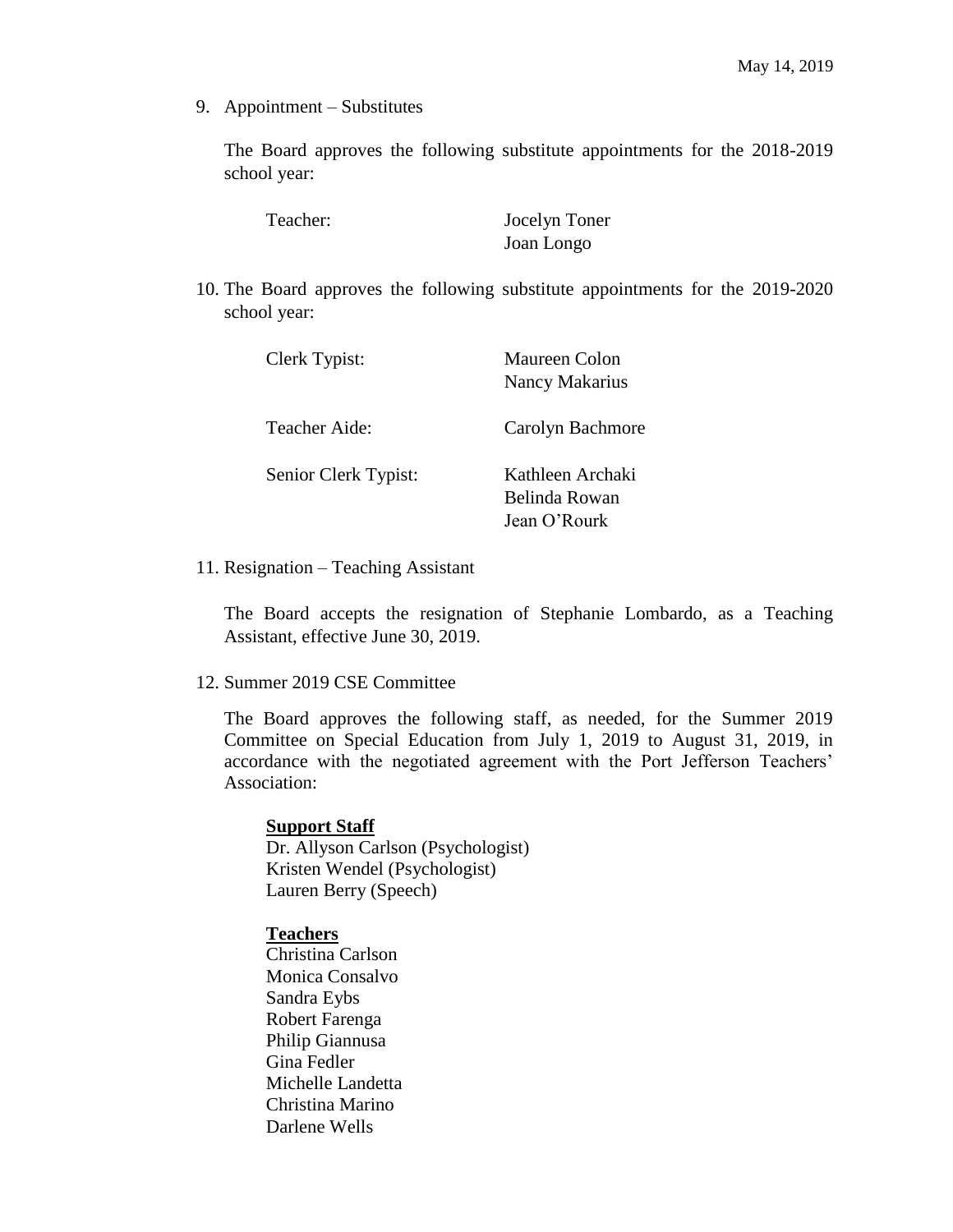#### 13. Special Education Extended Year Program – Staff

The Board approves the following staff, as needed, for the 2019 Special Education Extended School Year program from July 1, 2019 – August 9, 2019 (with the exception of July 4, 2019), Monday - Friday, 9:00 a.m. - 12:00 p.m.:

### **Nurses**

Susan Federico Arin Hampson

#### **Teaching Assistants**

Patricia Koehnlein Debra Hartmann Mary O'Sullivan Rosemary Griffin Bonnie Kelsch Annmarie Anderson Natalie Buck

### **Substitute Teaching Assistants**

Patricia Koehnlein Debra Hartmann Mary O'Sullivan Rosemary Griffin Bonnie Kelsch Annmarie Anderson Natalie Buck

14. ENL Extended School Year Program

The Board approves the following teachers for the 2019 ENL Extended School Year program from July 1, 2019 – August 9, 2019 (with the exception of July 4, 2019), Monday - Friday, 9:00 a.m. - 12:00 p.m., in accordance with the negotiated agreement with the Port Jefferson Teachers' Association:

#### **Teachers** Mary Lyons - 1.0 FTE

Christina Marino - .6 FTE

15. Special Education Extended School Year Program – Teachers

The Board approves the following teachers for the 2019 Special Education Extended School Year program from July 1, 2019 – August 9, 2019 (with the exception of July 4, 2019), Monday - Friday, 9:00 a.m. - 12:00 p.m., in accordance with the negotiated agreement with the Port Jefferson Teachers' Association: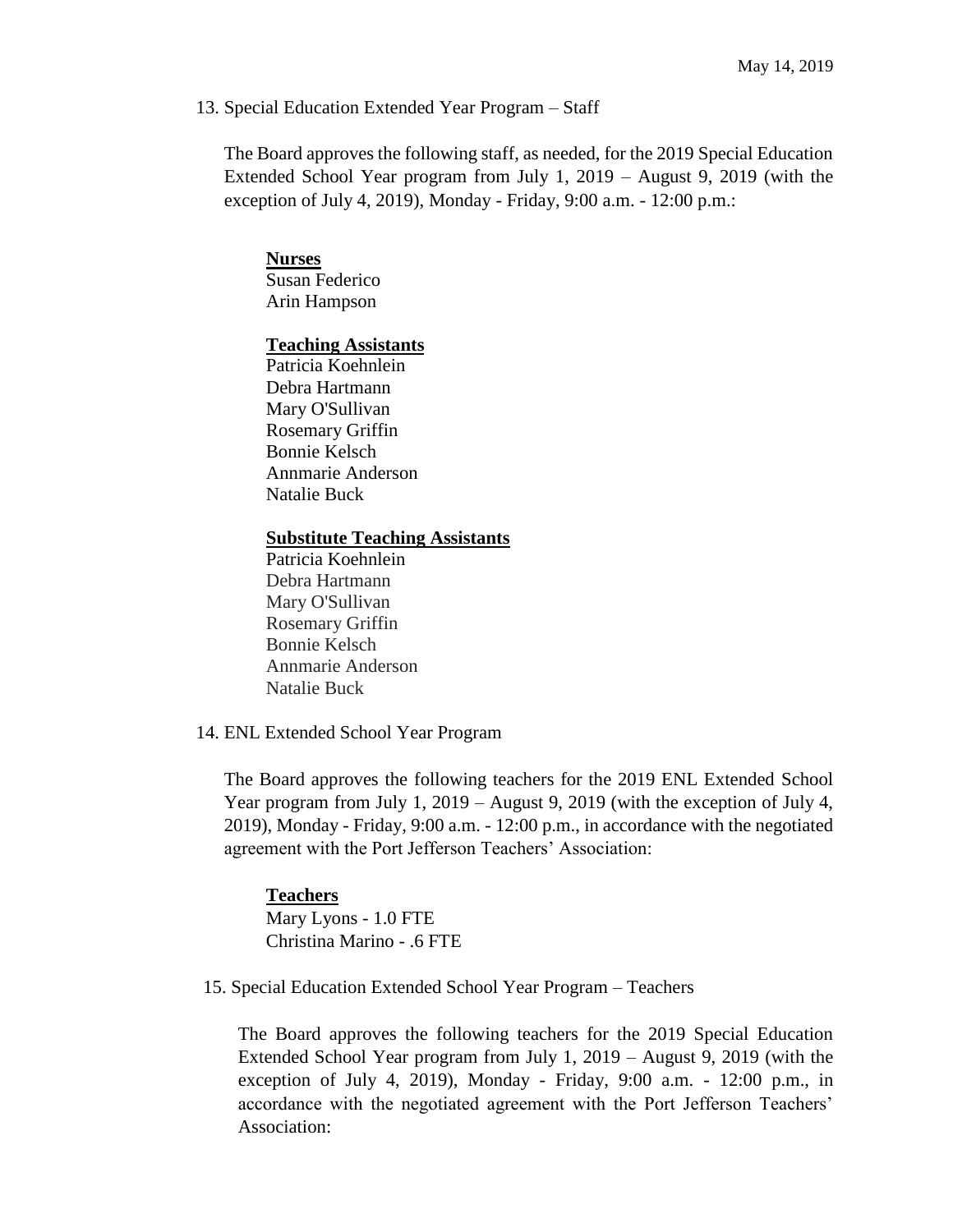**Teachers** Jennifer Salgado Gina Mecca Alyssa Bosco Michelle Landetta (Reading) Lauren Berry (Speech)

## **Substitute Teachers**

Cynthia O'Shaughnessy Gina Fedler

16. Resignation – Teaching Assistant

The Board accepts the resignation of Dylan Gaches, as a Teaching Assistant, effective April 17, 2019.

17. Leave of Absence – Teacher of LOTE

The Board approves the request of Dawn DeLeonardis, teacher of LOTE, for a leave of absence for the 2019-2020 school year, in accordance with Article IX.F.5 of the negotiated agreement with the Port Jefferson Teachers' Association.

18. The Board approves the following custodial/grounds appointments for the summer 2019, not to exceed 90 days of employment:

Cort Adamczyk Elijah Brown Bryan Morris

19. Appointment –Coaches

The Board approves the appointment of Coaches on the attached list, for the 2019-2020 school year, in accordance with the negotiated agreement with the Port Jefferson Teachers' Association, contingent upon First Aid, CPR and Temporary Coaching Licenses.

### **SPORTS COACH**

Field Hockey MS Head Coach X-Country Varsity Boys X-Country Varsity Girls Brian Snow Golf Varsity Boys Charles Ruoff Soccer Assistant Varsity Boys James Poulianos Soccer Varsity Boys Soccer JV Boys Soccer Varsity Girls Soccer Varsity Girls Assistant Soccer JV Girls

Amy Serr Roderick Cawley John Poulianos James Poulianos Taylor Forstell Michele Aponte Michele Aponte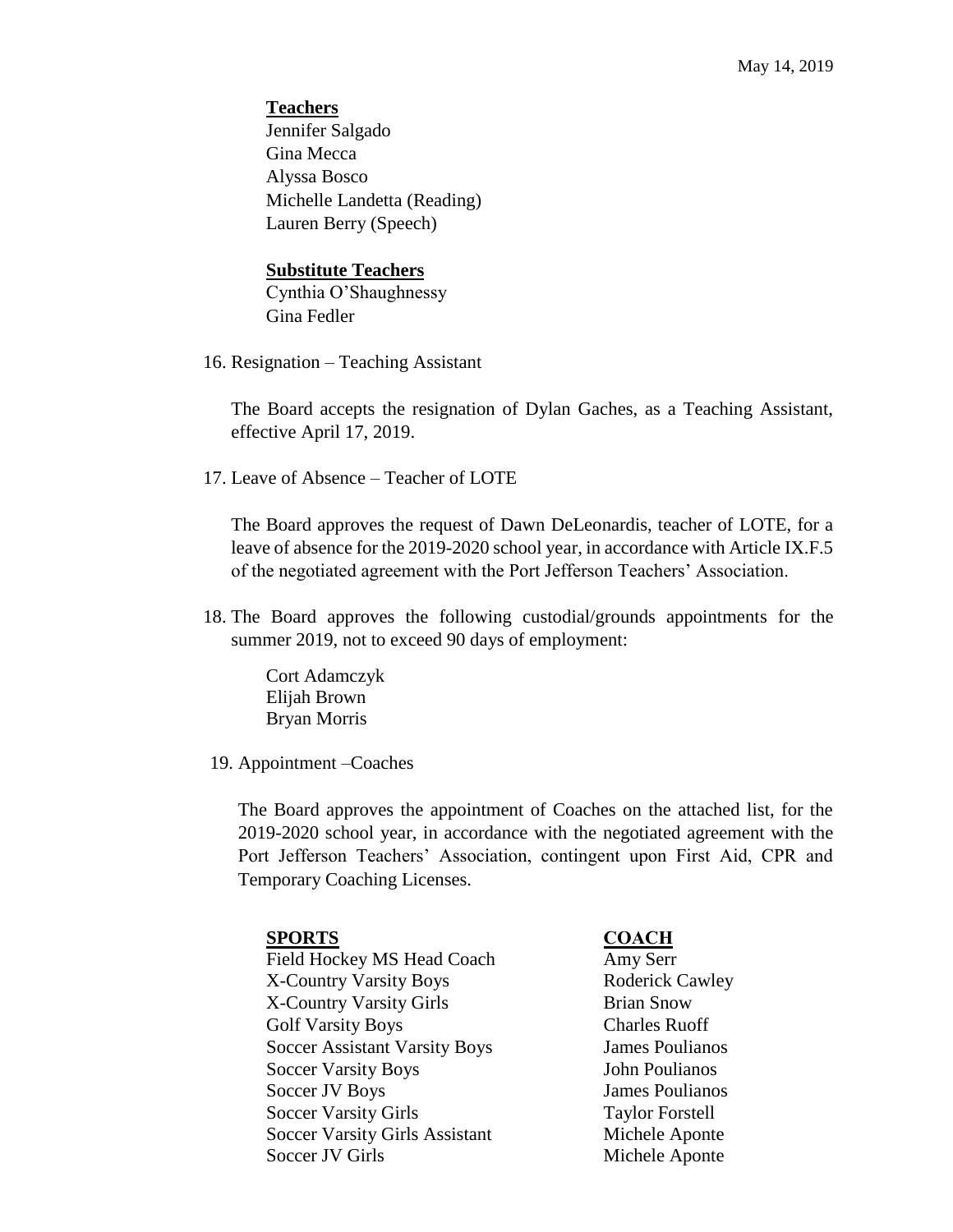Soccer MS Girls Rochelle Provenzano Tennis Varsity Girls Dennis Christofor Football Varsity **Andrew Cosci** Football Assistant Varsity (1) Michael Augello Football Assistant Varsity (2) Ryan McCormick Football JV – Head James Mimnaugh Football MS - Head Jesse Rosen Football MS – Assistant Joseph Dessi Volleyball Varsity Girls Douglas Von Bargen Volleyball Assistant Varsity Girls Charles Hafner Volleyball JV Girls Charles Hafner Cheerleading Varsity Fall Jamie Schlageter Cheerleading 7/8 Girls Pauline Spiller

20. Resignation – Teacher of Science

The Board accepts the resignation of Roderick Cawley, as a Teacher of Science, for the purpose of retirement, effective June 30, 2019.

21. Appointment – Teaching Assistant

The Board approves the appointment of Natalie Buck, as a Teaching Assistant on a leave replacement basis, from on or about April 15, 2019 to on or about June 30, 2019, in accordance with the negotiated agreement with the United Paraprofessionals' Association of Port Jefferson.

22. Resignation – Guard

The Board accepts the resignation of Alfred O'Dea, as a Guard, effective May 1, 2019.

23. Resignation – Guard

The Board accepts the resignation of Michael Stiles, as a Guard, effective May 22, 2019.

#### B. **Finance**

1. Financial Reports

Claims Audit Report - Month of March Cash Flow Analysis - Month of March Fund Balance Projection New Budget Transfers March Warrants & Treasurer Reports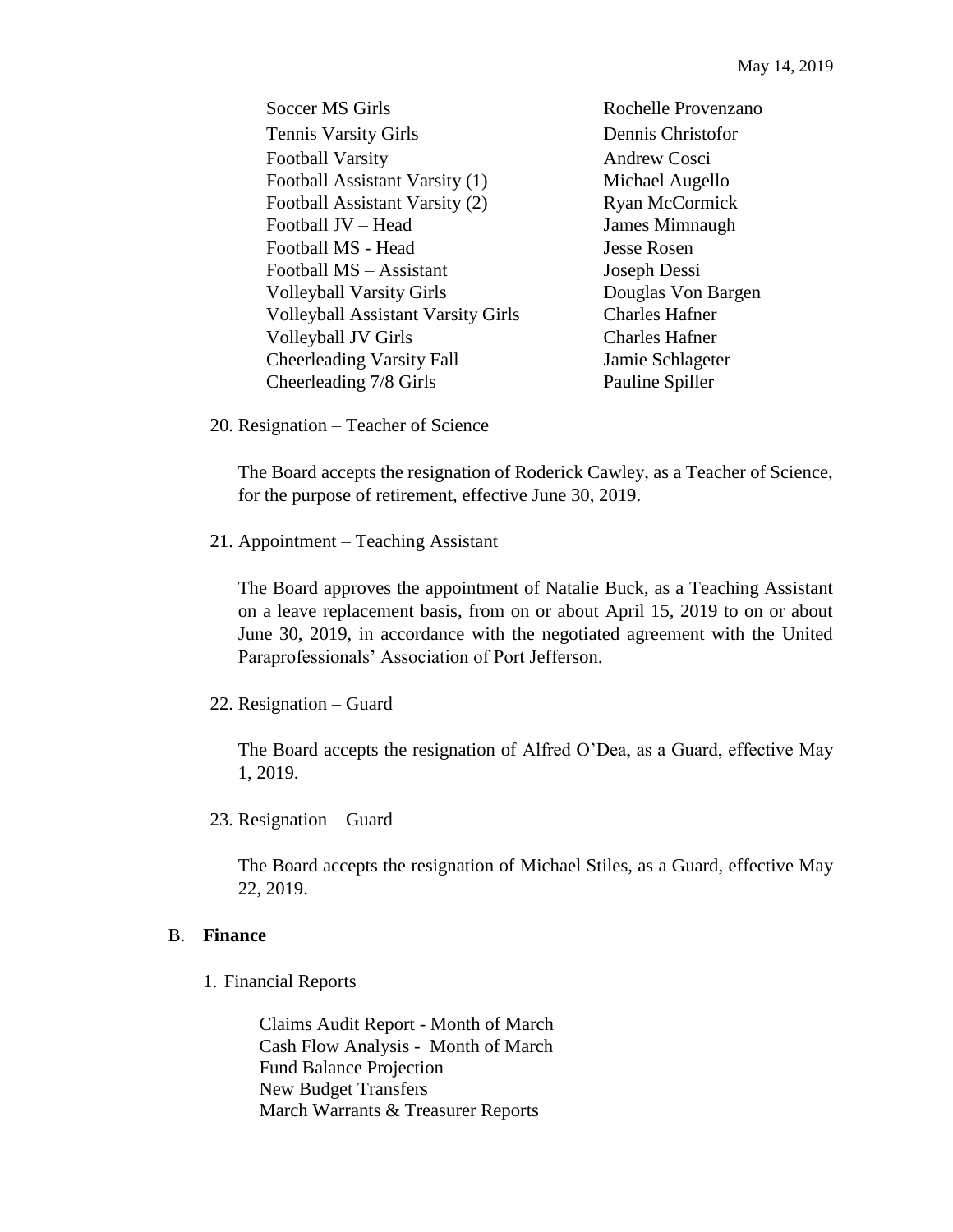| <b>Fund Name</b>     | Warrant#    |
|----------------------|-------------|
| <b>General Fund</b>  | 53-56, 58   |
| School Lunch Fund    | No Warrants |
| Federal Fund         | $22 - 24$   |
| Capital Fund         | 18, 20      |
| Trust & Agency       | $6-9$       |
| Payroll              | 20-21, 24   |
| Scholarship Fund     | No Warrants |
| <b>CD</b> Investment | No Warrants |

Trial Balance - July 2018 – March 31, 2019 Revenue Budget Status - July 2018-June 2019 Appropriation Status Report - July 2018-June 2019 Budget Transfers - Month of March Approved Fundraisers Extra Classroom Quarterly Reports

2. Donation

That the Board gratefully accepts the donation from Special Olympics New York, Inc. to the Port Jefferson School District in the amount of \$2,000.00.

3. Donation

The Board gratefully accepts the donation of one Olympus CH-2 Electric Microscope (4 Optical) with carrying case and plug to the Port Jefferson Middle School from the Capodanno family.

4. Scholarship Donation

The Board gratefully accepts the donation from Dr. Stephen Golub in the amount of \$601.00 to the Andrew Golub Scholarship Fund.

5. Transportation Contract

That the Board of Education approves the extension of the summer transportation contracts with Suffolk Transportation Service, Inc. for the 2019-2020 school year with a price increase based on the consumer price index (CPI) issued by the New York State Education Department.

6. Donation

That the Board gratefully accepts the donation from Port Jefferson Lacrosse to the Port Jefferson School District in the amount of \$1,345.00.